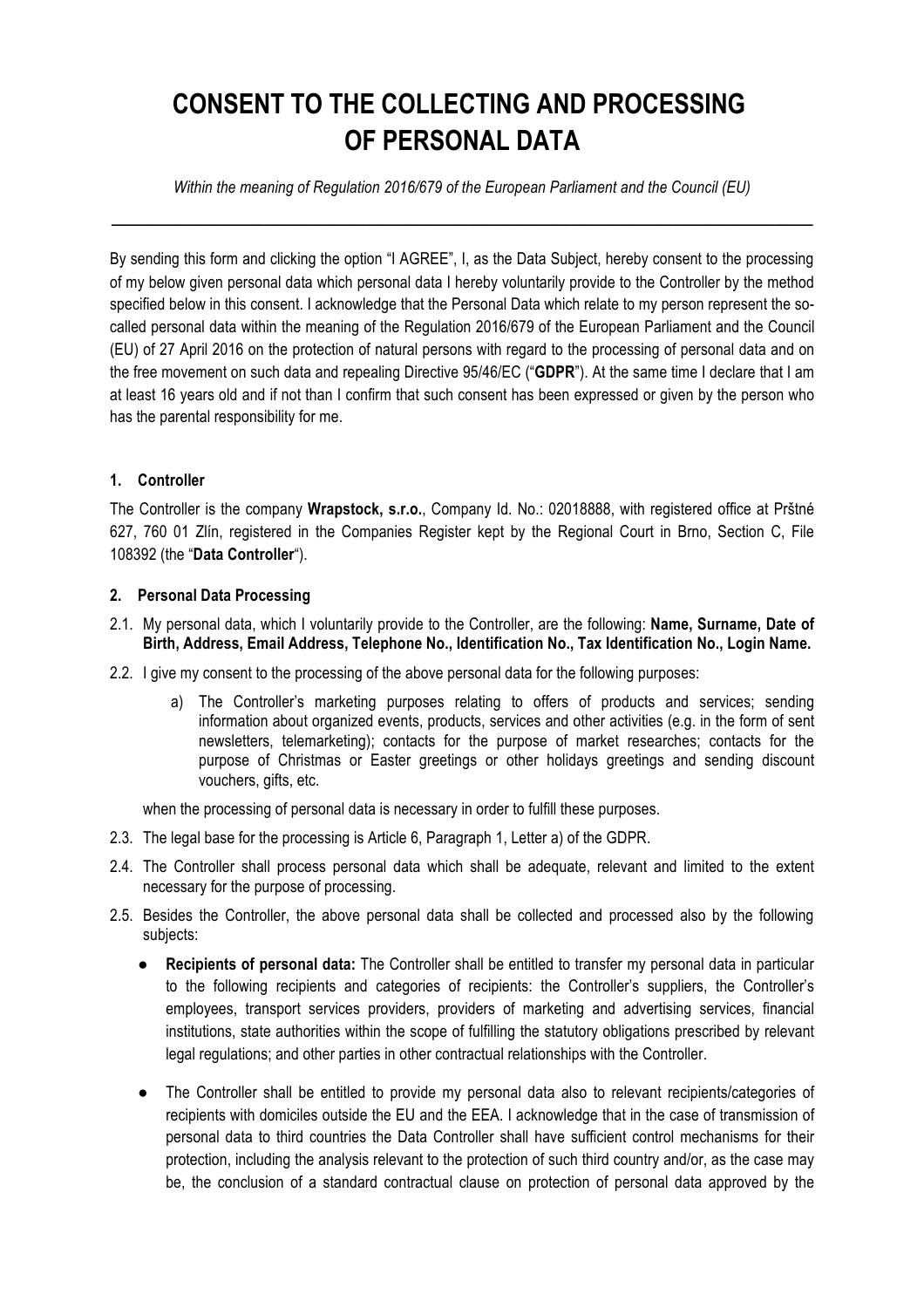European Commission and/or the verification of the Privacy Shield Certification, if the target recipient is domiciled in the USA (more information about this certification is available at: https://www.privacyshield.gov/list).

I acknowledge that in case of transfer of my personal data to a third party domiciled outside the EU and the EEA, the Data Controller shall proceed in the following steps:

- **The internal review of the existence of the Decision of the European Commission on relevant legal protection pursuant to Article 45 of the GDPR:** The Controller shall transfer my personal data to the recipients of personal data in third countries in relation to which the European Commission has performed the test whether they have in place the relevant level of protection of personal data (the decision on adequate protection). As at the date of publishing of these rules of protection and processing of personal data, such third countries include: Andorra, Argentina, Canada, Faroe Islands, Guernsey, Israel, Switzerland, Jersey, New Zealand, Uruguay and the Isle of Man. More detailed information on the Decision of the European Commission is available at: https://ec.europa.eu/info/law/law-topic/dataprotection\_cs.
- **The review of the certification of the type of measure which the European Commission has approved for the support of the existing protection of providing Personal Data:** The Data Controller shall transfer my personal data to data recipients in third countries in which the European Commission has not performed the test whether they have in place the relevant level of protection of Personal Data (the decision on adequate protection). In order to comply with the personal data protection regulations, the Controller shall use the data transmission mechanisms approved by the European Commission (the standard contractual clause on the protection of personal data approved by the European Commission in the wording available at: https://eurlex.europa.eu/LexUriServ/LexUriServ.do?uri=OJ:L:2010:039:0005:0018:CS:PDF and https://eurlex.europa.eu/legal-content/CS/TXT/PDF/?uri=CELEX:32004D0915&from=CS). If it is desirable, the Controller shall verify that the specific recipient has in place the binding internal rules on personal data protection (pursuant to Article 47 of the GDPR, binding internal rules for personal data protection are a protective mechanism approved by the European Commission to ensure the adequacy of personal data transfer).
- *2.6.* The Controller shall be entitled to process the above personal data for a period of **5 years** starting from the date of giving my consent. I acknowledge that prior to the expiration of this period the Controller may contact me with the purpose to renew my consent and that without such renewal my Personal Data shall be, after the expiration of the above period, deleted forever.

## **3. Data Subject's Rights**

- 3.1. I acknowledge that as the Data Subject I have the right to demand from the Controller the access to (Article 15 of the GDPR), the correction and/or deletion of (Article 16 or 17 of the GDPR) and as the case may any limitation of processing of (Article 18 of the GDPR) as well as the right to object against the carried out processing of (Article 21 of the GDPR) my Personal Data. According to the provisions of Article 20 of the GDPR, as the Data Subject, I have the right to the portability of data relating to my person which I have provided to the Controller.
- 3.2. As the Data Subject, I can contact the Controller in relation to the processing of my personal data at the email address: info@wrapstock.com.
- 3.3. If I, as the Data Subject, am of the opinion that my Personal Data are processed in contradiction with legal regulations, I have the right to request remedial action from the Controller. If my request is found reasonable, the Controller shall immediately remedy the defective status. This shall not prejudice my right, as the Data Subject, to file a complaint directly with the Office for Personal Data Protection.